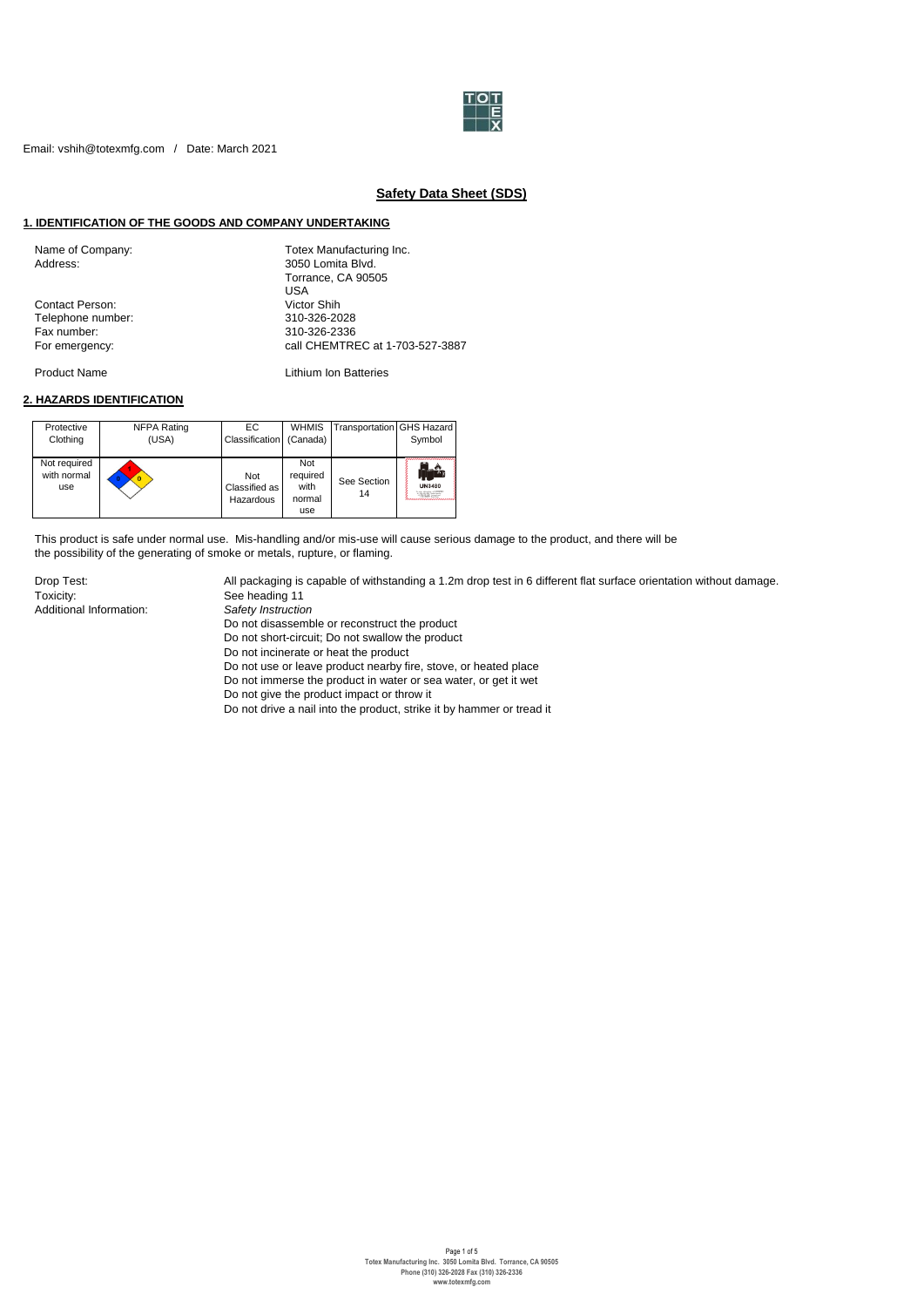

# **Safety Data Sheet (SDS)**

### **3. COMPOSITION OF THE GOODS**

| Model#                                                 | Uses on    | Voltage<br>(Volts) | Capacity<br>(mAh) | <b>Pack</b><br><b>Chemistr</b><br>IV |         |    | No of cell contain<br>in the each pack | one<br>cell<br>voltage<br>' V ' | One cell<br>capacity<br>ˈmA | Equivalent<br>Lithium<br><b>Content for</b> | Equivalent<br>Lithium<br><b>Content for</b><br>each cell(q) each pack(q) | Wh     |
|--------------------------------------------------------|------------|--------------------|-------------------|--------------------------------------|---------|----|----------------------------------------|---------------------------------|-----------------------------|---------------------------------------------|--------------------------------------------------------------------------|--------|
| [ Totex P/N : U80590R01 ]<br>[ Customer P/N : 905305 ] | <b>OEM</b> | 14.40              |                   | 20100 Lithium Ion                    | $6$   P | 4S | 24                                     | 3.60                            | 3450                        | 1.035                                       | 24.840                                                                   | 289.44 |

# **Battery pack ( cell ) lngredient Chart**

| Ingredient                     | <b>Risk Codes</b>                                                             | <b>Safety Description</b>       | Hazard                                                                                     | <b>Contents / Exposure Controls / Personal Protection</b>                                                                                                                                                                                                                                                                                                                                            |
|--------------------------------|-------------------------------------------------------------------------------|---------------------------------|--------------------------------------------------------------------------------------------|------------------------------------------------------------------------------------------------------------------------------------------------------------------------------------------------------------------------------------------------------------------------------------------------------------------------------------------------------------------------------------------------------|
| Cobalt oxide                   | R22;R43;<br>R50/53                                                            | S24;S37;S60;S61                 | Xn (Harmful)<br>N (Dangerous for the<br>environment)                                       | $0.1$ mg/m $3$ (TWA)                                                                                                                                                                                                                                                                                                                                                                                 |
| Manganese(VI)oxide             | R20/22                                                                        | S <sub>25</sub>                 | Xn (Harmful)                                                                               | Airborne Exposure Limits:- OSHA Permissible Exposure<br>Limit(PEL):5 mg/m3 Ceiling for manganese compounds as<br>Mn-ACGIH Threshold Limit Value(TVL):0.2 mg/m3(TWA)for<br>manganese, elemental and inorganic compounds as Mn                                                                                                                                                                         |
| Nickel oxide                   | R43, R49,<br>R <sub>53</sub>                                                  | S45, S53, S61                   | T (Toxic)                                                                                  | Airborne Exposure Limits: For Nickel, Metal and Insoluble<br>Compounds, as Ni:- OSHA Permissible Exposure Limite(PEL)-<br>1 mg/m3(TWA).For Nickel, Elemental/Metal:-ACGIH<br>Threshold Limit Value(TLV)- 1.5mg/m3(TWA), A5- Not<br>suspected as a human carcinogen. For Nickel, Insoluble<br>Compounds, as Ni:- ACGIH Threshold Limit Value(TLV)- 0.2<br>mg/m3 (TWA), A1- Confirmed human carcinogen |
| Carbon                         | R36/37/38,<br>R36/37<br>R20,R10                                               | S22;S24/25                      | F (Highly Flammable)<br>Xn (Harmful)<br>Xi (Irritant)                                      | Airborne Exposure Limits:- OSHA Permissible Exposure<br>Limits(PELs):activated carbon(graphite,synthetic):Total<br>particulate =15 mg/m3                                                                                                                                                                                                                                                             |
| Aluminium foil                 | R17, R15,<br>R36/38,R1<br>0R67, R65,<br>R62,<br>R51,53,<br>R48/20,<br>R38,R11 | 61, S36/37, S33, S29,<br>S16.S9 | S7/8, S43, S26, S62, S F (Highly Flammable)<br>Xn (Harmful)<br>Xi (Irritant)               | Airborne Exposure Limits:- OSHA Permissible Exposure<br>Limit(PEL):15 mg/m3 (TWA)total dust and 5 mg/m3(TWA)<br>repairable fraction for Aluminum metal as Al-ACGIH<br>Threshold Limit Value(TLV):<br>10 mg/m3(TWA)Aluminum metal dusts                                                                                                                                                               |
| Copper foil                    | R11 R36<br>R37 R38                                                            | S5, S26, S16, S61,<br>S36/37    | F (Highly Flammable)<br>N (Dangerous for the<br>environment) Xn (Harmful)<br>Xi (Irritant) | Copper Dust and Mists, as Cu:- OSHA Petmissible<br>Exposure Limit(PEL)- 1 mg/m3(TWA)-ACGIH Threshold Limit<br>Value (TLV)- 1 mg/m3(TWA)Copper Fume:- OSHA<br>Permissible Exposure Limit(PEL)- 0.1 mg/m3(TWA)- ACGIH<br>Threshold Limit Value(TLV)- 0.2 mg/m3 (TWA)                                                                                                                                   |
| Polyvinylidene fluoride (PVdF) |                                                                               | S22;S24/25                      |                                                                                            |                                                                                                                                                                                                                                                                                                                                                                                                      |

### UN Class: UN 3480 - Class 9

Note:

Under IATA Dangerous Goods Regulations 62th edition Packing Instruction 965 Part 1:-

Lithium Ion can be transported and meets the following:

1) Watt-hour rating is not more than 100Wh. The Watt-hour rating is marked on the outside of the battery case except those manufactured before 1 January 2009 which may be transported without this marking until

31 December 2010.

2) Each battery mentioned above is of the type proven to meet the requirements of each test in the UN Manual and

of Tests Criteria, Part III, subsection 38.3. 6th (T1-T5, T7)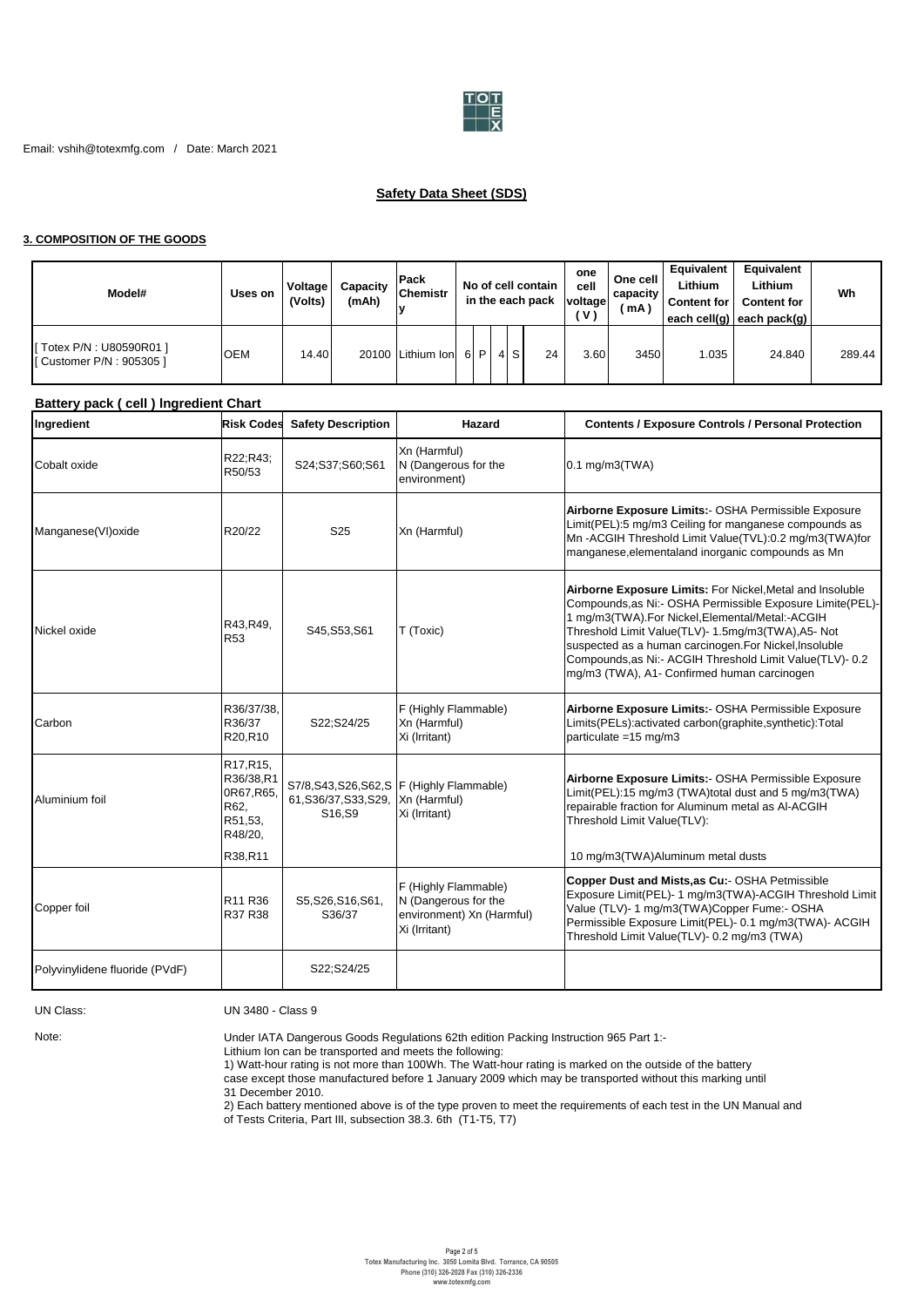

Email: vshih@totexmfg.com / Date: March 2021

# **Safety Data Sheet (SDS)**

# **4. FIRST AID MEASURES**

| In case of electrolyte leakage from the battery, necessary actions are described below.                       |
|---------------------------------------------------------------------------------------------------------------|
| Flush the eyes with plenty of clean water such as tap water immediately, without rubbing. Seek                |
| medical treatment. If appropriate procedures are not taken, this may cause a loss of sight.                   |
| Wash the contact areas off immediately with plenty of clean water such as tap water, otherwise it             |
| might cause irritation on the skin. If this chemical penetrates the clothing, immediately remove the          |
| clothing and flush the skin with water promptly. If irritation persists after washing, get medical attention. |
| Move the exposed person to area with fresh air immediately, and seek medical treatment.                       |
| Get medical attention immediately                                                                             |
|                                                                                                               |

# **5. FIRE FIGHTING MEASURES**

Clear fire area of all non-emergency personnel. Clear away any combustible substances from the fire area.

| Extinguishing method:                             | Since vapor, generated from burning battery packs, make eyes, nose, and throat irritate, be sure to<br>extinguish the fire on the windward side. Wear the respiratory protection equipment in some cases. |
|---------------------------------------------------|-----------------------------------------------------------------------------------------------------------------------------------------------------------------------------------------------------------|
| Fire extinguishing agent:                         | Plenty of water, CO2, and foam are effective.                                                                                                                                                             |
| Special protective<br>equipment for fire fighter: | Wear the respiratory protection equipment in some cases.                                                                                                                                                  |

#### **6. MEASURES FOR ELECTROLYTE LEAKAGE**

In case of electrolyte leakage, move the battery packs away from the fire immediately. Avoid contact with spilled or released material. Immediately remove a contaminated clothing.

| Personal precautions:                | Remove any ignition sources nearby. Control of dust generation. May consider wearing sufficient<br>ventilation/respiratory protection. Prevention of skin and eye contact with the chemical. |
|--------------------------------------|----------------------------------------------------------------------------------------------------------------------------------------------------------------------------------------------|
| Environmental precautions:           | Keeping away from drains, surface- and ground-water and soil. Alert the neighborhood if possible.                                                                                            |
| Method for cleaning up:              | Use of absorbent material (e.g. sand, diatomaceous each, acid binder, universal binder, sawdust, etc.),<br>reduction of gases/fumes with water, dilution.                                    |
| Note:                                | Refer to heading 8 for exposure control                                                                                                                                                      |
|                                      | Refer to heading 13 for disposal consideration                                                                                                                                               |
| 7. HANDLING AND STORAGE<br>Handling: | When packing the battery packs, do not allow terminals to contact each other, or contact with other                                                                                          |

|          | metals. Avoid improper handling of the packaging box so as not to drop or damage it.                                                                                                                                                                                    |
|----------|-------------------------------------------------------------------------------------------------------------------------------------------------------------------------------------------------------------------------------------------------------------------------|
|          | Do not disassemble or reconstruct, swallow, incinerate or heat the product.                                                                                                                                                                                             |
|          | Avoid use or leave product nearby fire, stove or heated place. Do not immerse the product in water<br>or sea water. Dispose of or recycle the product according to your local government law/regulations.                                                               |
| Storage: | Do not store the battery packs in places of high temperature exceeding 35 or under direct sunlight as it<br>will affect the battery performance only.                                                                                                                   |
|          | Avoid places of high humidity. Be sure not to expose the battery pack to condensation, water drop or not<br>to store it under frozen condition. When piling the pallets up or placing them in parallel, appropriate<br>space between each pallet should be provided.    |
|          | Be sure to install suitable fire extinguishing equipment such as automatic fire extinguisher.<br>Avoid storing the battery packs in places where it is exposed to static electricity so that no damage will<br>be caused to the protection circuit of the battery pack. |
| Note:    | Information in this section should relate to the protection of health, safety, and the environment. Please<br>refer to Article 5 of Directive 98/24/EC for more details on safety handling and storage.                                                                 |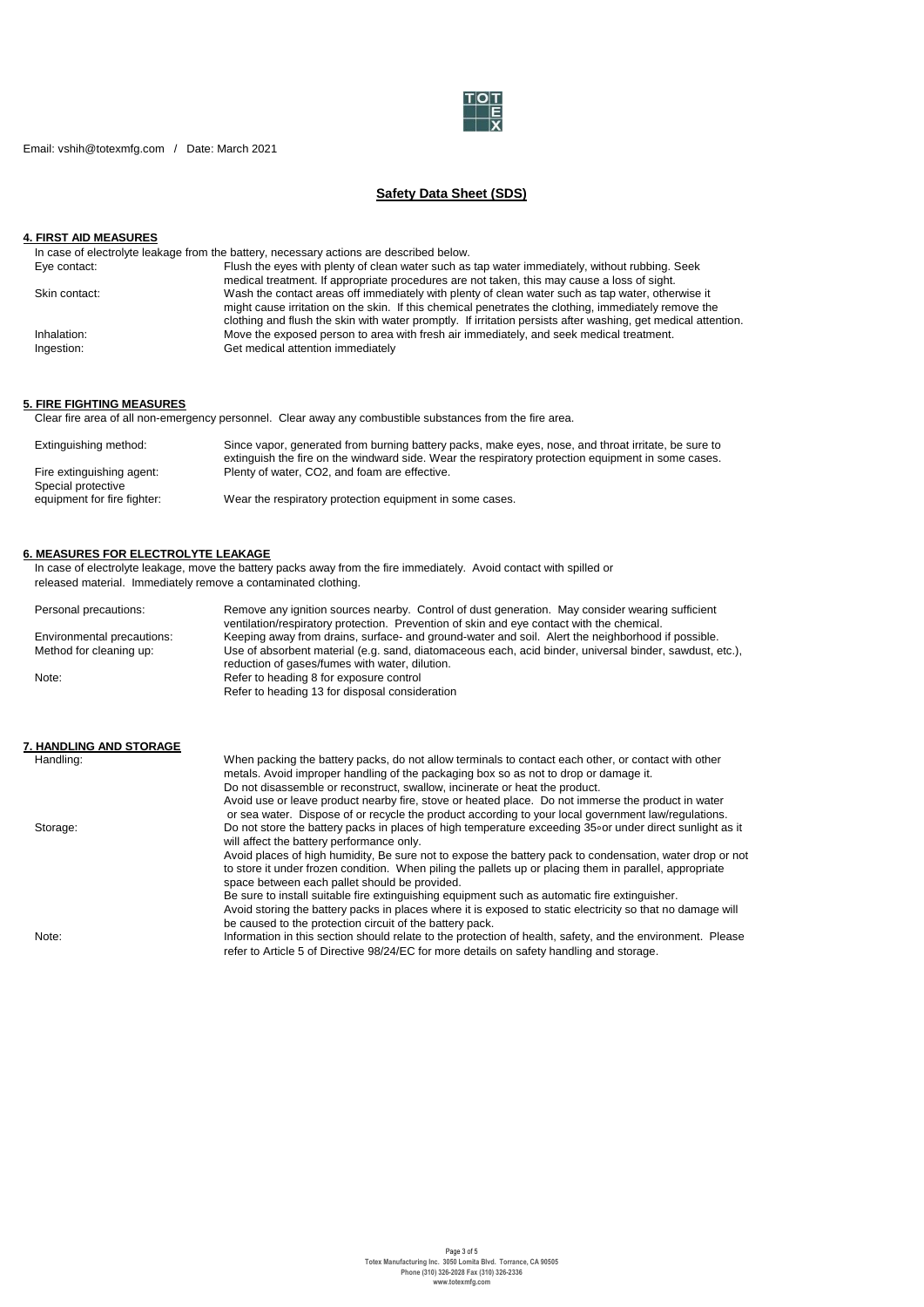

Email: vshih@totexmfg.com / Date: March 2021

# **Safety Data Sheet (SDS)**

### **8. EXPOSURE CONTROLS**

Personal protective equipment: (in case of electrolyte leakage)

|                                                             | Respiratory Protection: Protector with ventilator (in case of high concentration of gases), air breather        |
|-------------------------------------------------------------|-----------------------------------------------------------------------------------------------------------------|
|                                                             | Hand Protection: Suitability and durability of a glove is dependent on usage                                    |
|                                                             | Eve protection: Goggles / mask                                                                                  |
|                                                             | <i>Protective clothing:</i> Use protective clothing which is chemical resistant                                 |
| Facilities:                                                 | Provide appropriate ventilation system such as local ventilator in the storage place. Local exhaust ventilation |
|                                                             | is recommended. Firewater monitors and deluge systems are recommended. Eye washes and showers for               |
|                                                             | emergency use                                                                                                   |
| Note:                                                       | Refer to Article 4 of Directive 98/24/EC for more details on the health and safety of workers                   |
| <b>9. PHYSICAL AND CHEMICAL PROPERTIES</b>                  |                                                                                                                 |
| Appearance:                                                 | The product is stored in the plastic resin case / PVC sleeves. Shape, size and color varies.                    |
| Odour:                                                      | No odor                                                                                                         |
|                                                             | Specific temperatures/temperature ranges at which changes in physical state occur:                              |
| There is no useful information for the product as a mixture |                                                                                                                 |
| Flash point:                                                | N/A                                                                                                             |
| Explosion properties:                                       | N/A                                                                                                             |

| <b>10. STABILITY AND REACTIVITY</b>            |                                                                                                                                |
|------------------------------------------------|--------------------------------------------------------------------------------------------------------------------------------|
| Stability:                                     | Stable under normal conditions of use                                                                                          |
| Condition to Avoid:                            | Avoid impact, deconstruct, direct sunlight, high temperature, high humidity, sparks, open flames and other<br>ignition sources |
| Materials to avoid:<br>Hazardous decomposition | Conductive materials, water, seawater, strong oxidizers and strong acids                                                       |
| products:                                      | Acrid or harmful fume is emitted during fire                                                                                   |

### **11. TOXICOLOGICAL INFORMATION**

In case of electrolyte leakage from the product

| Irritation:             | Irritating to eyes, skin, and throat                                 |
|-------------------------|----------------------------------------------------------------------|
| Sensitivity:            | Sensitive to skin                                                    |
| Respiratory irritation: | Inhalation of vapours may cause irritation to the respiratory system |

### **12. ECOLOGICAL INFORMATION**

Since a battery cell and the internal materials remain in the environment, do not bury or throw out into the environment.

#### **13. DISPOSAL CONSIDERATIONS**

When the battery is worn out, dispose of it under the ordinance of each local government or the law issued by relating government.